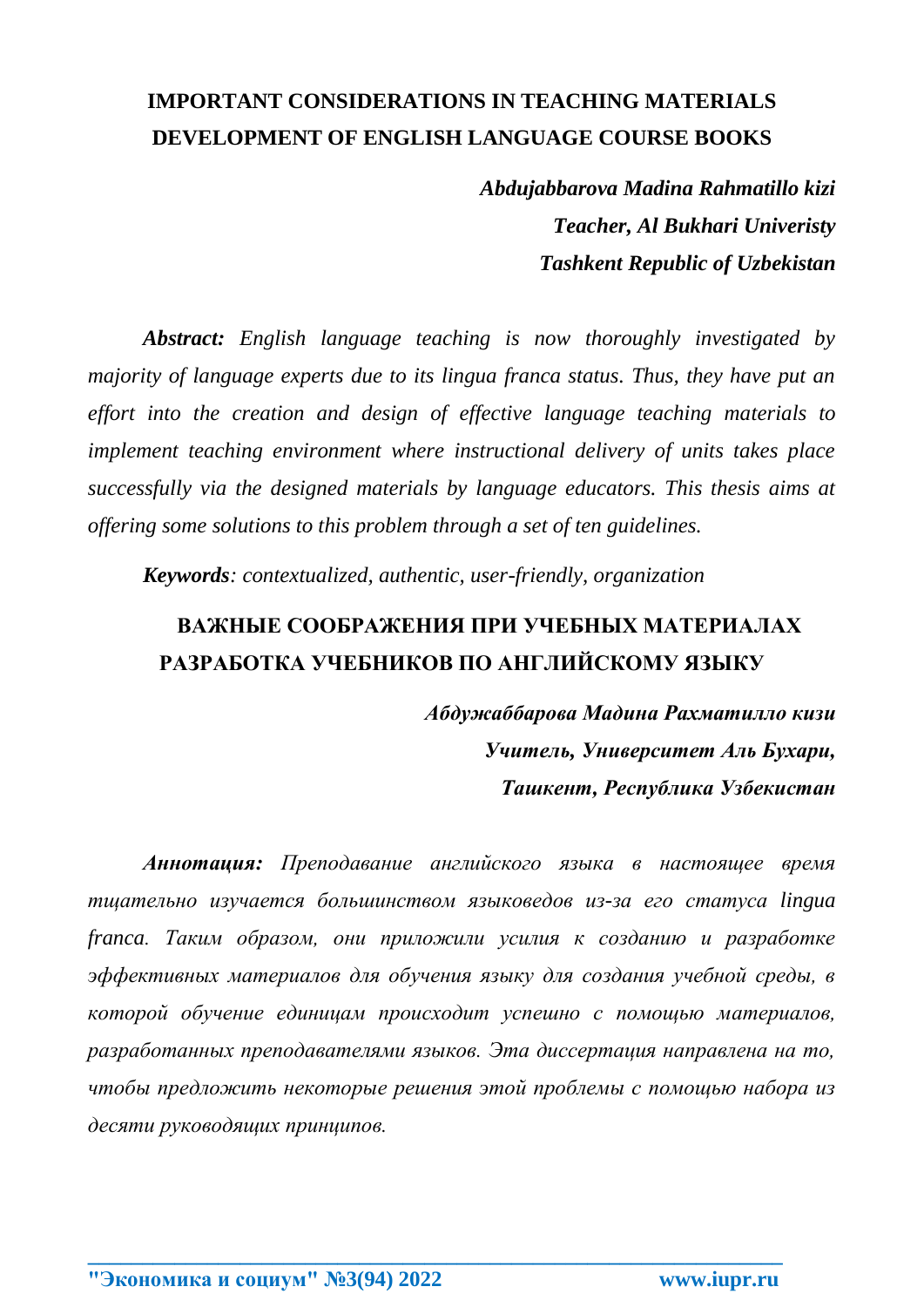*Ключевые слова: контекстуальный, аутентичный, удобный для пользователя, организация.*

#### *Guideline 1: English language teaching materials should be contextualised*

Firstly, the materials should be contextualised to the curriculum they are intended to address. It is essential during the design stages that the objectives of the curriculum, syllabus or scheme within the designer's institution are kept to the fore. This is not to suggest that materials design should be solely determined by a list of course specifications or by large inventories of vocabulary that need to be imparted, but these are certainly among the initial considerations.

# *Guideline 2: Materials should stimulate interaction and be generative in terms of language*

It can be stated that "most people who learn to communicate fluently in a language which is not their L1 do so by spending a lot of time in situations where they have to use the language for some real communicative purpose". Ideally, language-teaching materials should provide situations that demand the same; situations where learners need to interact with each other regularly in a manner that reflects the type of interactions they will engage in outside of the classroom. Hall outlines three conditions he believes are necessary to stimulate real communication: these are the need to "have something we want to communicate", "someone to communicate with", and, perhaps most importantly, "some interest in the outcome of the communication". This can be referred as the "learning by doing philosophy", and suggests procedures such as information gap and information transfer activities, which can be used to ensure that interaction is necessary. Language learning will be maximally enhanced if materials designers are able to acknowledge the communication challenges inherent in an interactive teaching approach and address the different norms of interaction, such as preferred personal space, for example, directly within their teaching materials.

*Guideline 3: English language teaching materials should encourage learners to develop learning skills and strategies*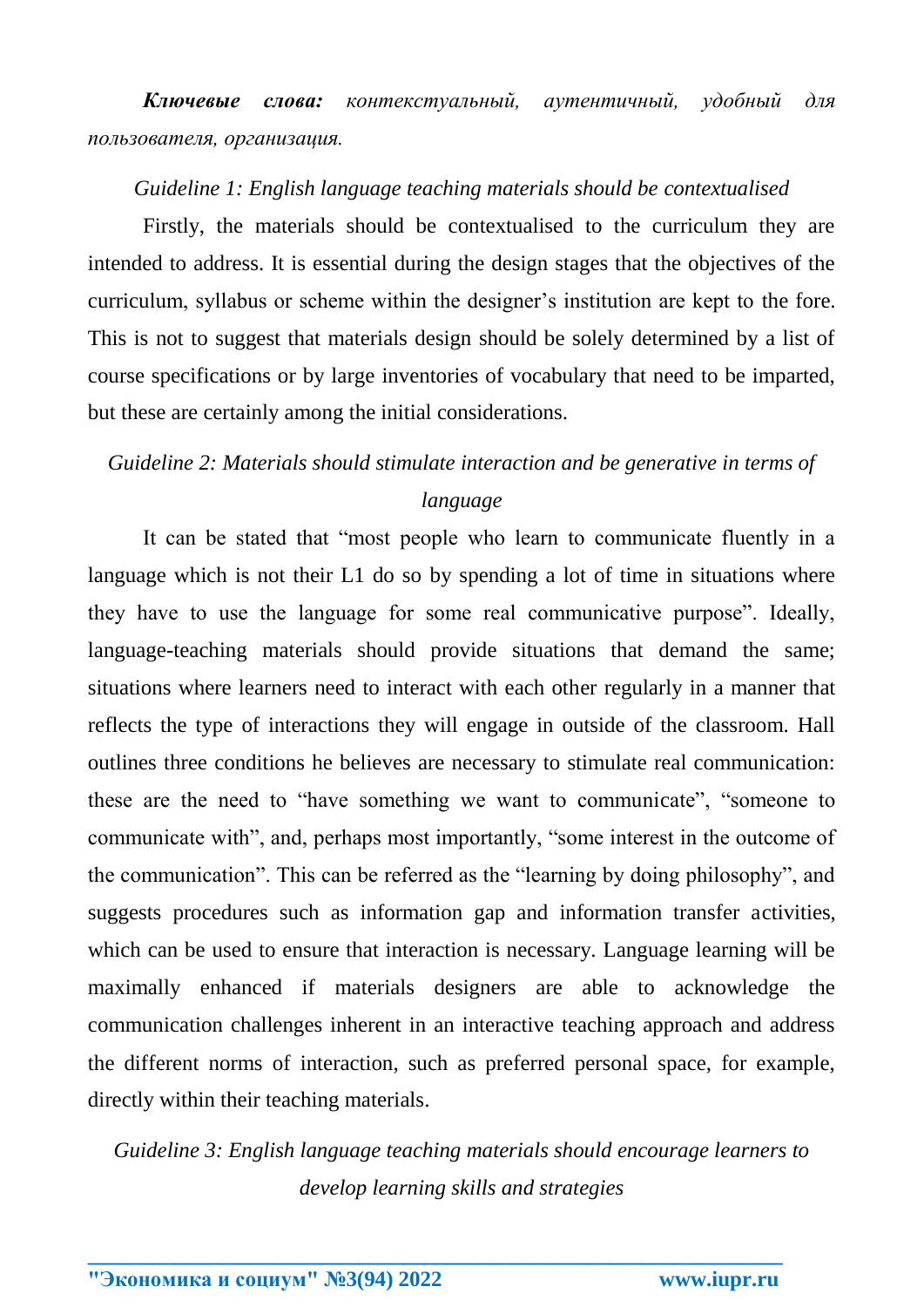It is impossible for teachers to teach their learners all the language they need to know in the short time that they are in the classroom. In addition to teaching valuable new language skills, it is essential that language teaching materials also teach their target learners how to learn, and that they help them to take advantage of language learning opportunities outside the classroom.

### *Guideline 4: English language teaching materials should allow for a focus on form as well as function*

Frequently, the initial motivation for designing materials stems from practitioners' desires to make activities more communicative—often as "an antidote to the profusion of skills-based activities and artificial language use pervasive in the field of ESL instruction". Sometimes, though, in the desire to steer a wide berth around this more traditional approach, materials are developed which allow absolutely no scope for a focus on language form. The aim of Guideline 3 is to develop active, independent language learners.

*Guideline 5: English language teaching materials should offer opportunities for* 

#### *integrated language use*

Language teaching materials can tend to focus on one particular skill in a somewhat unnatural manner. Some courses have a major focus on productive skills, and in these reading and listening become second-rate skills. With other materials, reading or writing may dominate. It can be pointed out that, "at the very least we listen and speak together, and read and write together". Ideally, materials produced should give learners opportunities to integrate all the language skills in an authentic manner and to become competent at integrating extra-linguistic factors also.

#### *Guideline 6: English language teaching materials should be authentic*

Much space has been devoted in language teaching literature to debating the desirability (and otherwise) of using authentic materials in language teaching classrooms and, indeed, to defining exactly what constitutes genuine versus simulated text. It is the authors' view that it is imperative for second language learners to be regularly exposed in the classroom to real, unscripted language—to passages that have not been produced specifically for language learning purposes.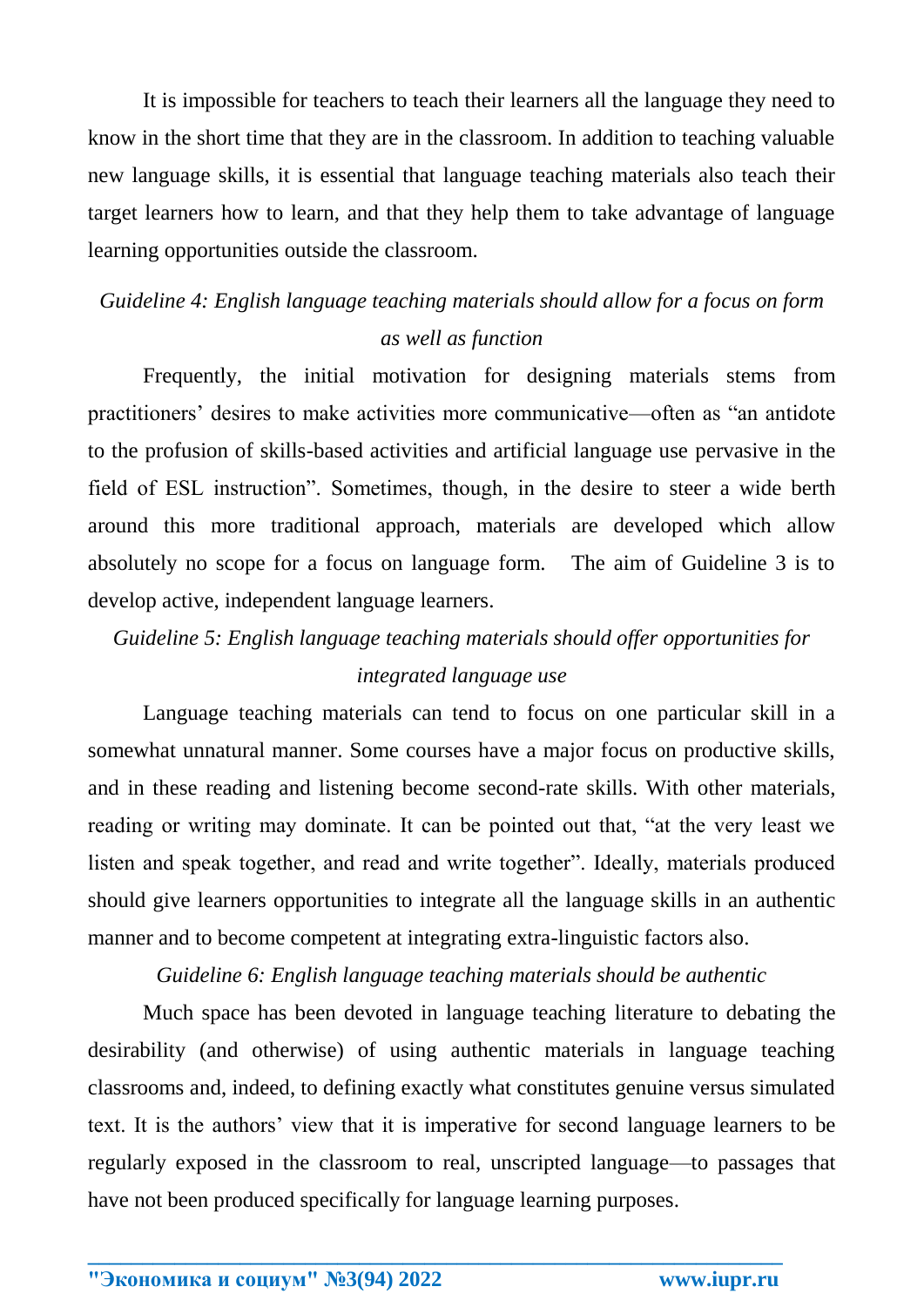# *Guideline 7: English language teaching materials should link to each other to develop a progression of skills, understandings and language items*

One potential pitfall for teacher-designed materials mentioned in the first part of this article relates to the organisation within and between individual tasks. There is a very real danger with self-designed and adapted materials that the result can be a hotchpotch of unconnected activities.

### *Guideline 8: English language teaching materials should be attractive*

Criteria for evaluating English language teaching materials and course books frequently include reference to the 'look' and the 'feel' of the product. Some aspects of these criteria that are particularly pertinent to materials designers are discussed below.

*Physical appearance:* Initial impressions can be as important in the language classroom as they are in many other aspects of life. Put simply, language-teaching materials should be good to look at. Factors to consider include the density of the text on the page, the type size, and the cohesiveness and consistency of the layout.

*User-friendliness:* Materials should also be attractive in terms of their 'usability'. Some simple examples: if the activity is a gap-fill exercise, is there enough space for learners to handwrite their responses? If an oral response is required during a tape or video exercise, is the silence long enough to allow for both thinking and responding? *Durability:* If materials need to be used more than once, or if they are to be used by many different students, consideration needs to be given to how they can be made robust enough to last the required distance.

*Ability to be reproduced:* Language teaching institutions are not renowned for giving their staff unlimited access to colour copying facilities, yet many do-it-yourself materials designers continue to produce eye-catching multi-coloured originals, and suffer frustration and disappointment when what emerges from the photocopier is a class-set of grey blurs.

*Guideline 9: English language teaching materials should have appropriate instructions*